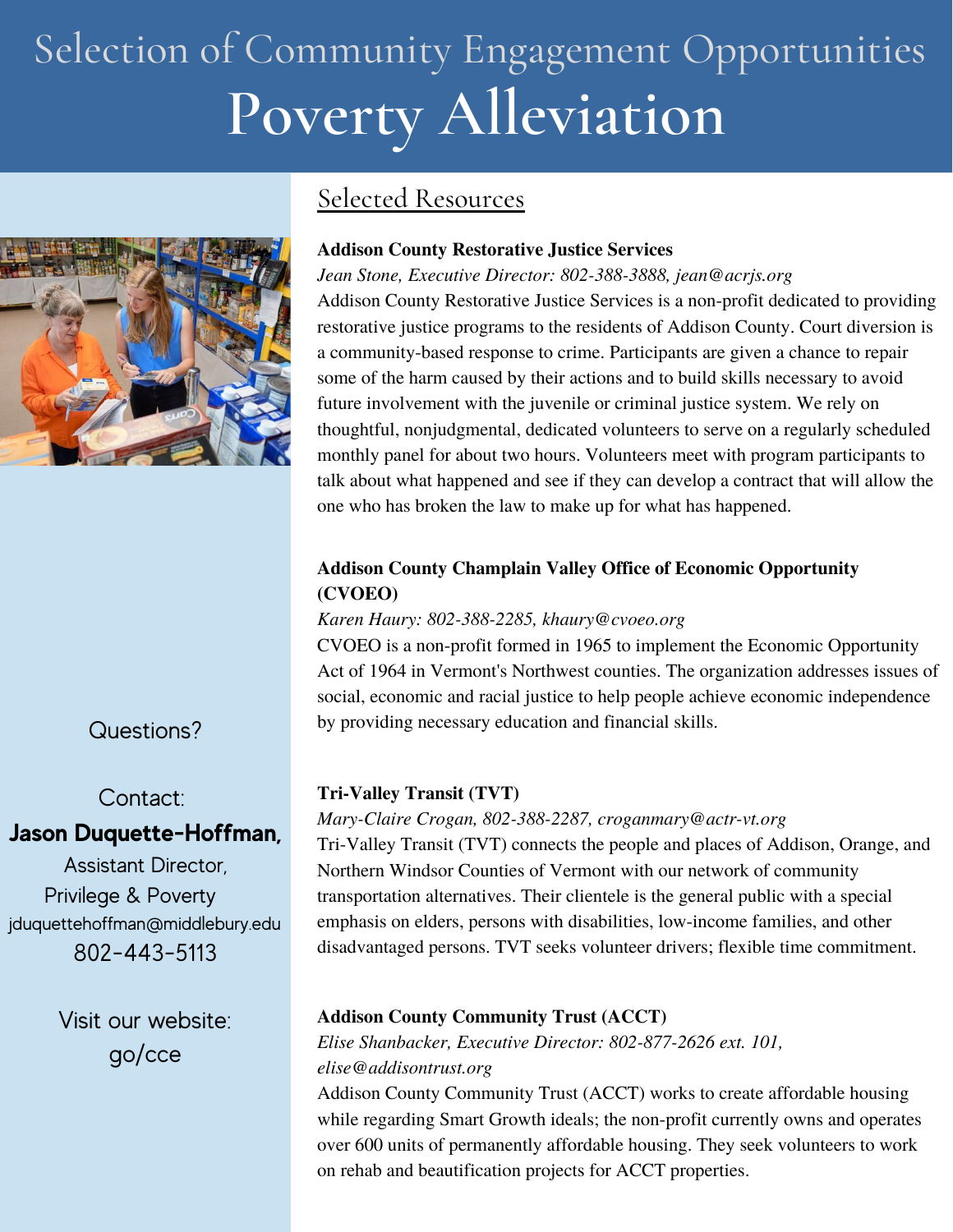#### **Addison Central Teens (ACT)**

*Lindsey Fuentes-George, Executive Director: 802-349-1790, lindsey@middteens.org* Addison Central Teens is a local teen center that provides safe and fun activities

for students grades 6-12 throughout the Addison Central School District. They seek volunteers who enjoy being with teens to help during after-school drop-in hours: 3- 6 PM Monday-Friday, walking distance from campus.

#### **Bridport Community Supper**

*Katie Welch: welchchuck@gmavt.net*

Bridport Community Suppers seek volunteers to host free meals for the Bridport community every Friday night during the coldest months (roughly November through April). Each week, 4-6 volunteers plan, prepare, and share meals.

#### **Charter House Coalition Student Group**

#### *chc@middlebury.edu*

The Charter House Coalition is a non-profit, volunteer-based organization dedicated to providing basic food and housing in and around Middlebury, VT. Charter House Coalition student organization helps organize student volunteers to make and serve meals to Charter House guests, promoting a sense of community to all members of our community. As volunteers, students can participate in any meal preparation and service and winter shelter shifts. Charter House also hosts several interns throughout the academic year and summer to assist in their meal programs, organic garden initiatives, staff the family shelter, and coordinating volunteers.

#### **Charter House Coalition Community Supper**

*Dottie Neuberger, Community Supper Coordinator: 802-233-7588; nueberge@middlebury.edu*

Each week, a volunteer group prepares a Community Supper for about 200 guests every Friday night at the Congregational Church in Middlebury. The group also seeks individuals, weekly, to prepare and preserve food to share at Community Suppers; contact Dottie for more information about how your group can get involved with processing (washing, prepping, freezing, etc.) produce, baking desserts, or preparing meals.

# ?

## Did you know...

Middlebury has the 5th highest poverty rate in Addison County. Approximately 1 in 10 people in Middlebury live in poverty.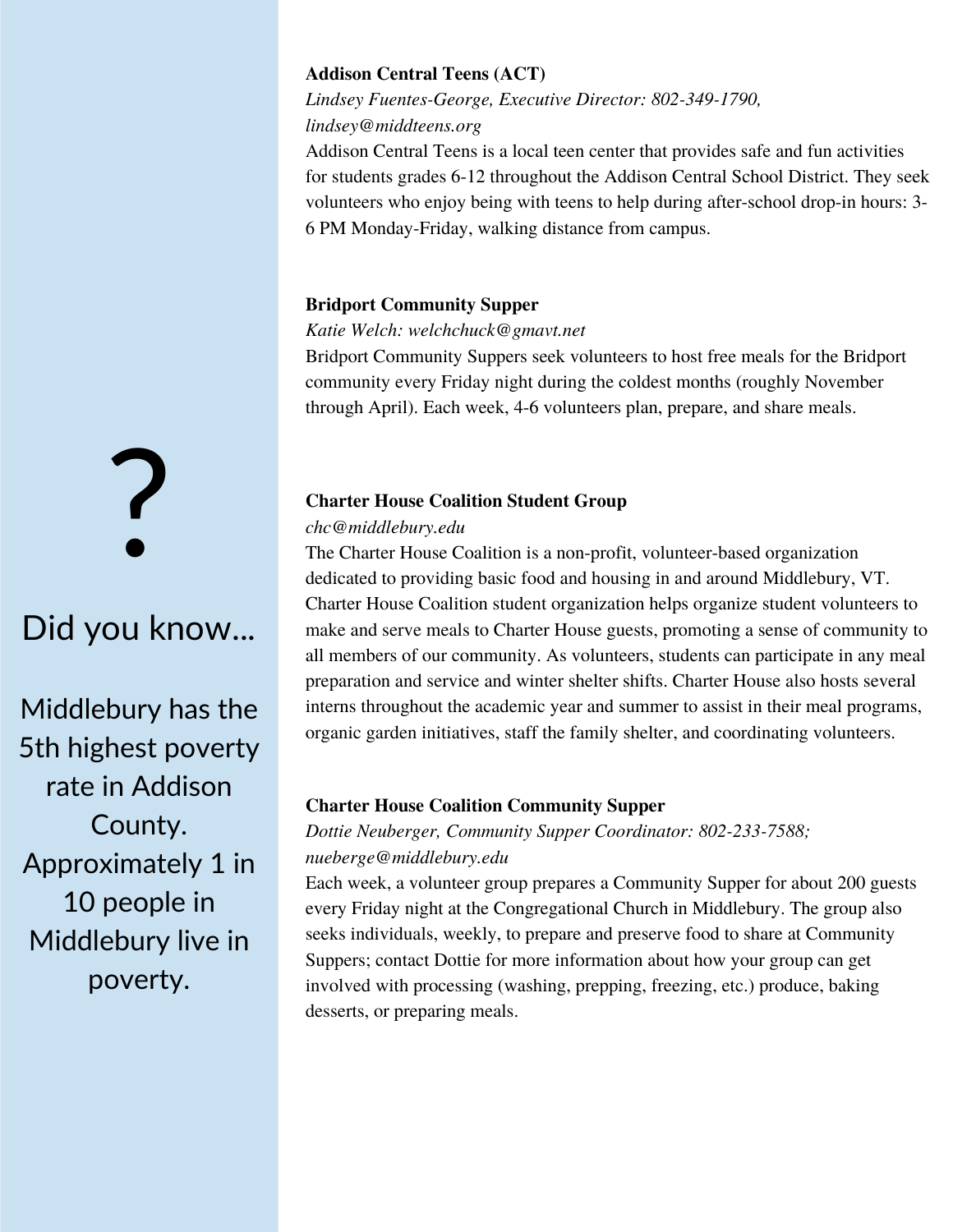#### **HOPE (Helping Overcome Poverty's Effects)**

*Jeanne Montross, Executive Director: 802-388-3608, jmontross@hope-vt.org Anna Freund, Food Access Coordinator: 802-388-3608 ext. 225, afreund@hope-vt.org*

HOPE is a locally controlled and funded poverty relief organization. They run the largest food shelf in Addison County, the RetroWorks thrift store, and provide numerous poverty-relief services to the community. Through their food shelf, HOPE tries to provide healthy, nutritious food through their Local Food Access Program and as a member organization of the Vermont Gleaning Collective. Volunteers are needed to help with the organization's new gleaning project and help process produce.

#### **Juntos**

#### *juntos@middlebury.edu*

Juntos is the Middlebury College student and farmworker solidarity network. It strives to address the needs of people working as migrant workers in Addison County. Juntos fosters relationships at both the individual & community levels through social and educational programs focusing on English language learning, driver license acquisition, and workers' rights.

#### **MiddVolunteers**

#### *middvolunteers@middlebury.edu*

MiddVolunteers organizes regular service activities and hosts annual events; contact the group to get involved in one or all of the direct service opportunities!

#### **Open Door Clinic**

#### *802-388-0137, odc@opendoormidd.org*

The Open Door Clinic (Community Health Services of Addison County) provides access to quality health services, free of charge, to those who are uninsured or under-insured and who meet financial eligibility guidelines; services are provided in a compassionate, respectful and culturally sensitive manner until a permanent healthcare provider can be established. Volunteers can do a variety of things, including interpretation services, as well as support with marketing and communications.

?

## Did you know...

Approximately 6% of the U.S. population, 4.7% of the population in Vermont, and 3.8% of the population in Addison County lived in deep poverty in 2018.